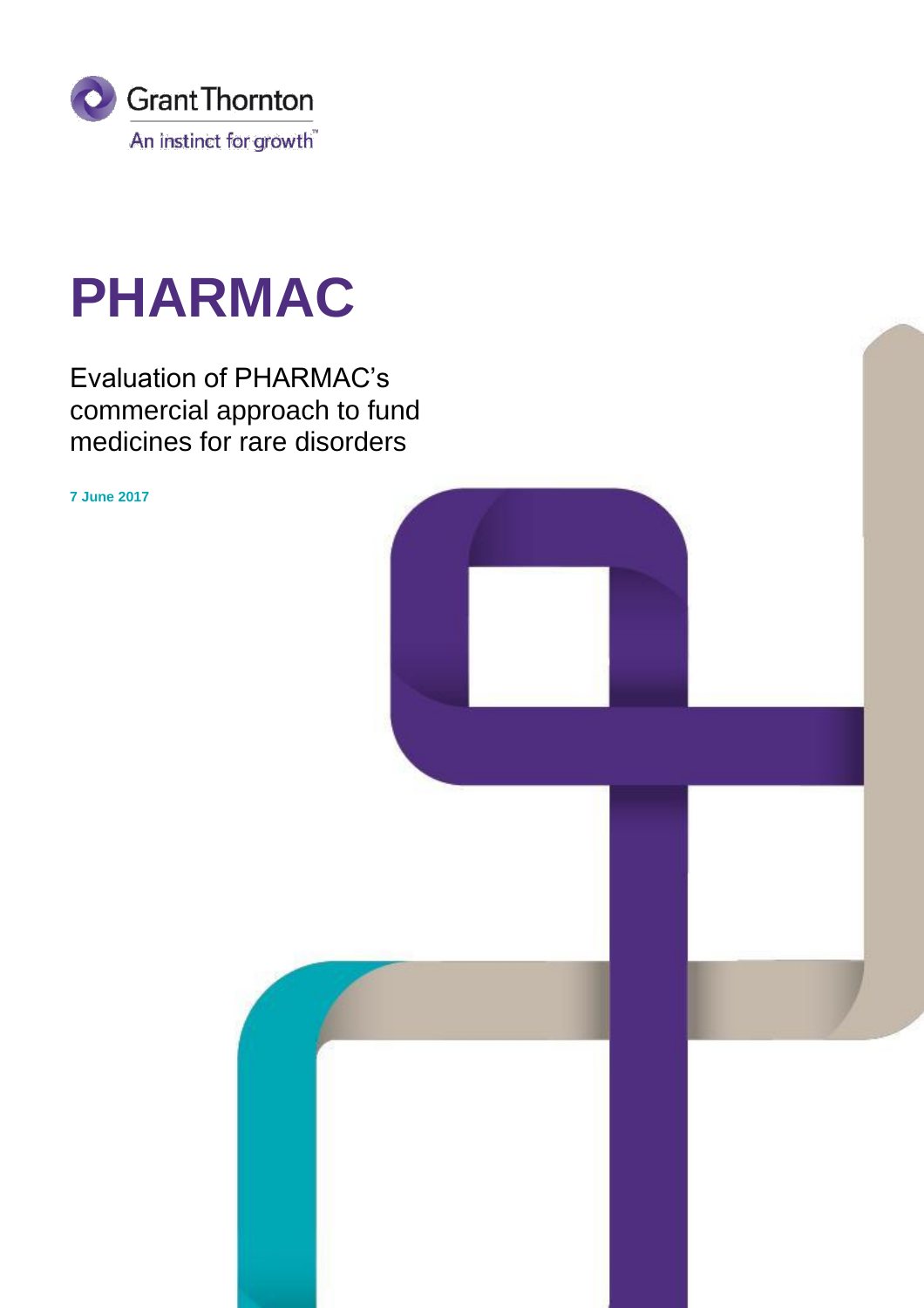# **Contents**

This report was prepared by Michael Worth from Grant Thornton New Zealand, and Professor Ian Town and Mike Hensen at NZIER.

While we have used all reasonable endeavours in undertaking contract research and producing reports to ensure the information is as accurate as practicable, Grant Thornton New Zealand Ltd and NZIER (including its contributors, employees, and Board) shall not be liable (whether in contract, tort (including negligence), equity or on any other basis) for any loss or damage sustained by any person relying on such work whatever the cause of such loss or damage.

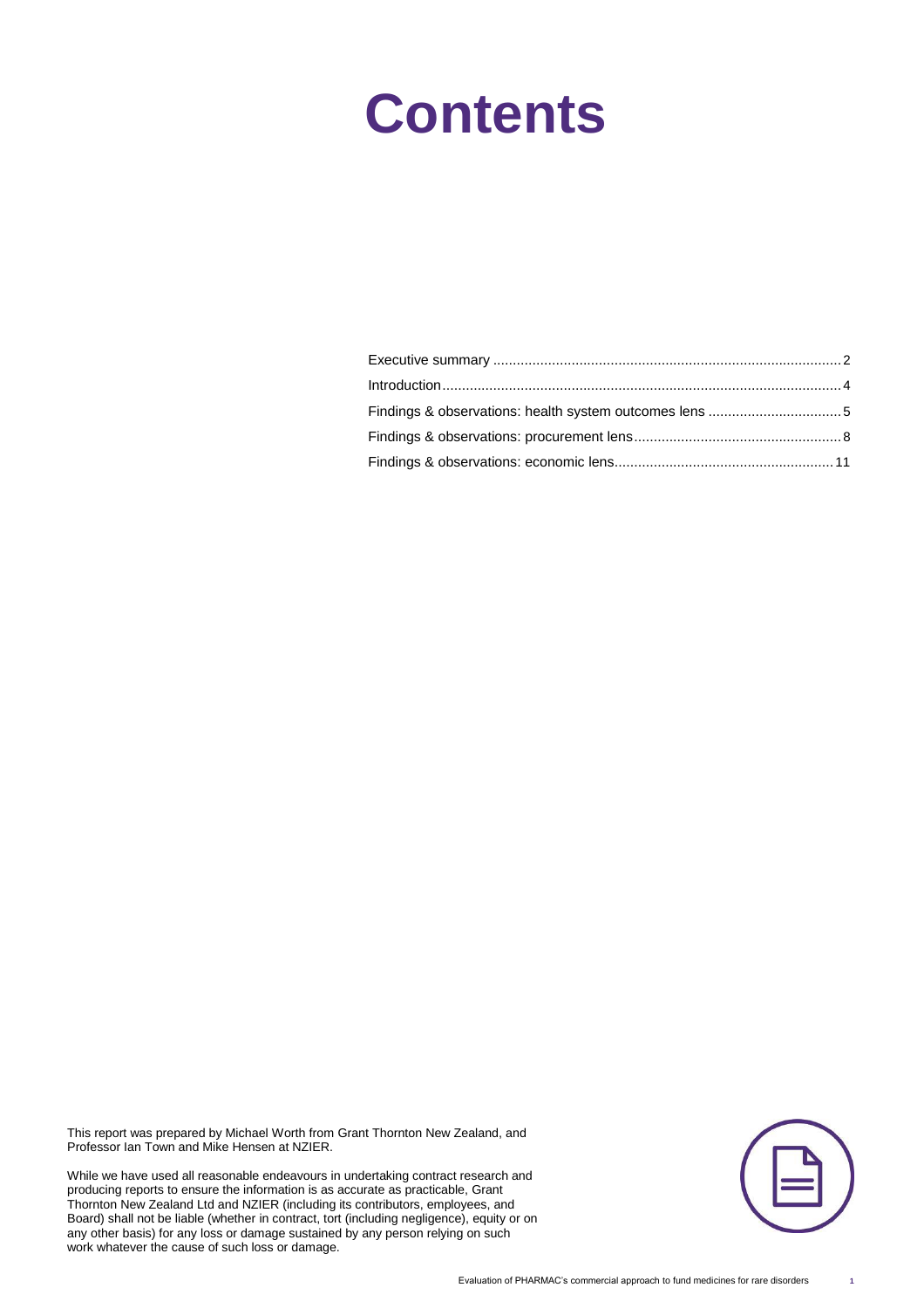# <span id="page-2-0"></span>**Executive summary**

The purpose of this evaluation was to determine if the rare disorders RFP pilot process achieved the intended objectives as set out in the five criteria below, to the extent possible. These criteria for evaluation were established by PHARMAC when the RFP was first developed and consulted on in 2014.

Based on the work undertaken, we are satisfied that PHARMAC has achieved the intended objectives as set out in the criteria.



1 **Funded access to effective pharmaceutical treatments has been improved**

Decisions have been made to list ten new medicines. However, not all of them have yet gained Medsafe approval. Access for the approved indications under the named patient process is however available. The use of the ten medicines is at a lower overall rate than PHARMAC's forecasts. We note the problematic nature of determining an accurate forecast for items such as these, which are by their nature rare. There is usually a significant lag between funding of any medicine and full usage in the eligible patient population.



2 **Health outcomes for those patients who receive treatments funded via the RFP have probably been improved**

We note the caveat of our limited scope to assess the actual patient outcomes, as we were not party to the physicians' records of actual health outcomes. To date PHARMAC has conducted considerable consultation with patient advocacy groups and affected families who are reporting positive outcomes through the availability of new treatments. With wider use the positive outcomes should continue to improve in coming years.



3 **Financial risk has been managed, and expenditure has not exceeded the value of the funding provision**

Expenditure has been less than the budget funding allocation<sup>1</sup>; this is primarily due to the uptake being lower than predicted. Given the wide error bounds in incident frequency for many of the disorders, PHARMAC has taken a prudent approach to provide access within maximum funding allocation. Had the uptake been as predicted, it is very unlikely PHARMAC would have exceeded the maximum value of the funding provision. The process to evaluate the RFP bids produced a clear-cut result in that the next medicine after the cutoff would have greatly exceeded the funding provision.



### 4 **PHARMAC has received better commercial proposals for eligible treatments than those that have been received in the past**

We conclude that they have. There were 28 bids received in response to the RFP, several of them from suppliers who had not previously engaged with PHARMAC. Of the RFP bids for medicines that had been submitted before – that is under existing pathways – PHARMAC obtained considerably better commercial terms than previously offered.

<sup>1</sup> The RFP stated "[PHARMAC] are budgeting **up to** \$5 million per annum (on-going) for medicines funded as a result of this RFF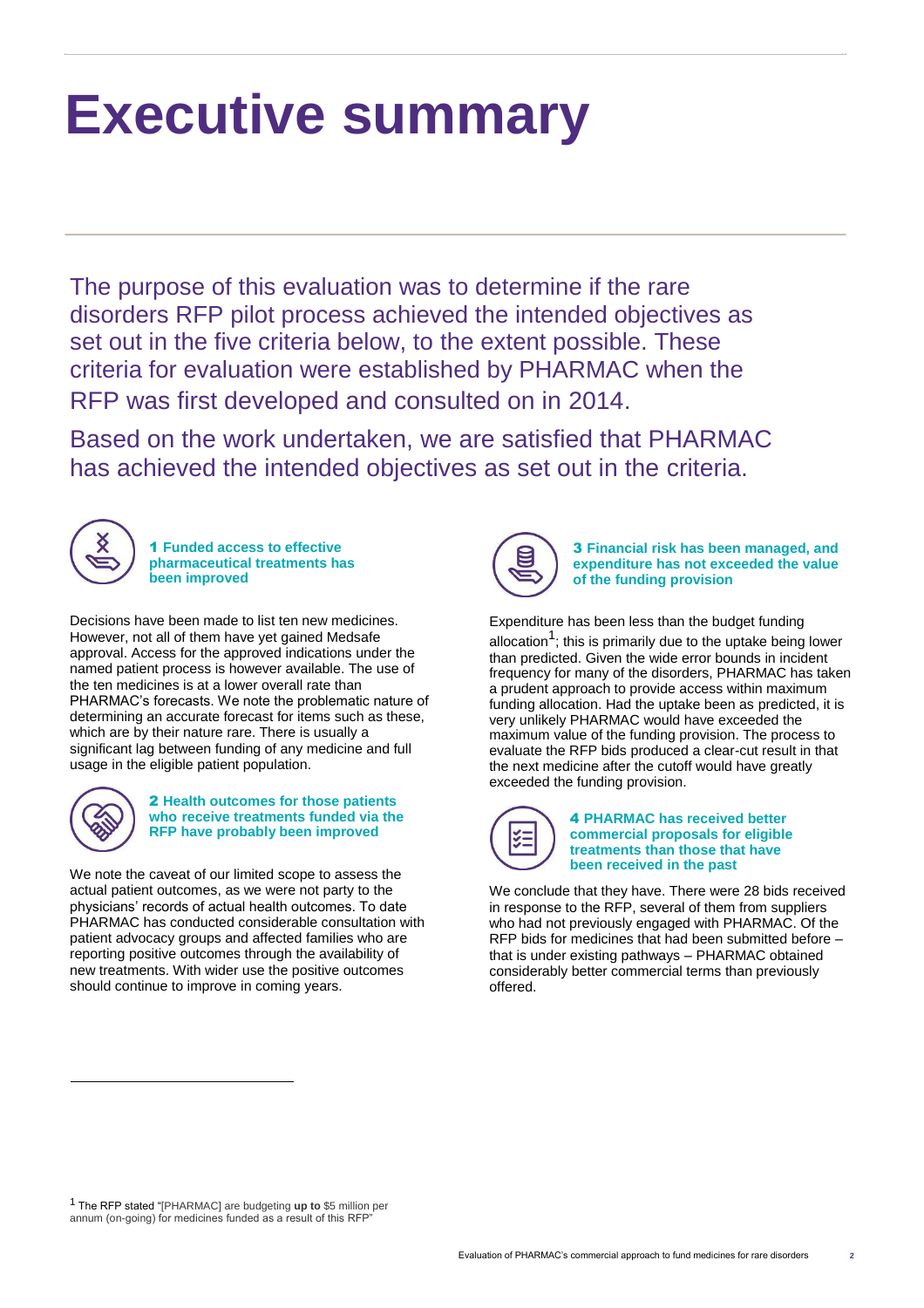

5 **PHARMAC's ability to negotiate good prices for the rest of the Pharmaceutical Schedule has been maintained, for the purposes of securing the best health outcomes for New Zealanders**

The impact on the overall Pharmaceutical Schedule budget has been low. The average QALYs per million for medicines funded through the rare disorders pilot was lower than the average QALYs that could have been gained through the Schedule. For the same money that was allocated for the rare disorders fund, 11 medicines could have been funded through the Schedule funding pathway (at that point in time). The decision to commit to running the pilot, with a limited budget, created an opportunity cost. Limiting the available funding contained this cost.

There are some important effects resulting from the RFP. Firstly, PHARMAC has been true to its word, in following through on the intentions announced at the beginnings of the pilot. This will have the effect of an established foundation of trust in future dealings with suppliers that PHARMAC does what it says. Secondly, the conduct of the pilot has been consistent with PHARMAC's other approaches to markets and dealing with suppliers, reinforcing that sourcing events are not arbitrarily conducted with uncertain outcomes for potential suppliers.



There is evidence of considerable rigour in the process and extensive consultation with patients, ethicists, governance forums and suppliers. PHARMAC presented substantial arguments from knowledgeable and credible sources to support its thinking in considering the various ethical viewpoints.

The process did come at some cost: it took longer than hoped, the internal effort was not inconsiderable and to date the uptake of the ten medicines has been lower than forecast.

From the commencement of the idea, to this point, PHARMAC has maintained a focus on what they could actually do, with the levers at their disposal and within their statutory bounds, to determine if they could achieve a result that balanced budgetary constraint with achieving meaningful health outcomes for patients with rare disorders.

They have been successful in funding a series of new medicines, some of which have been enthusiastically received by patients, at commercial terms considerably better than achieved before.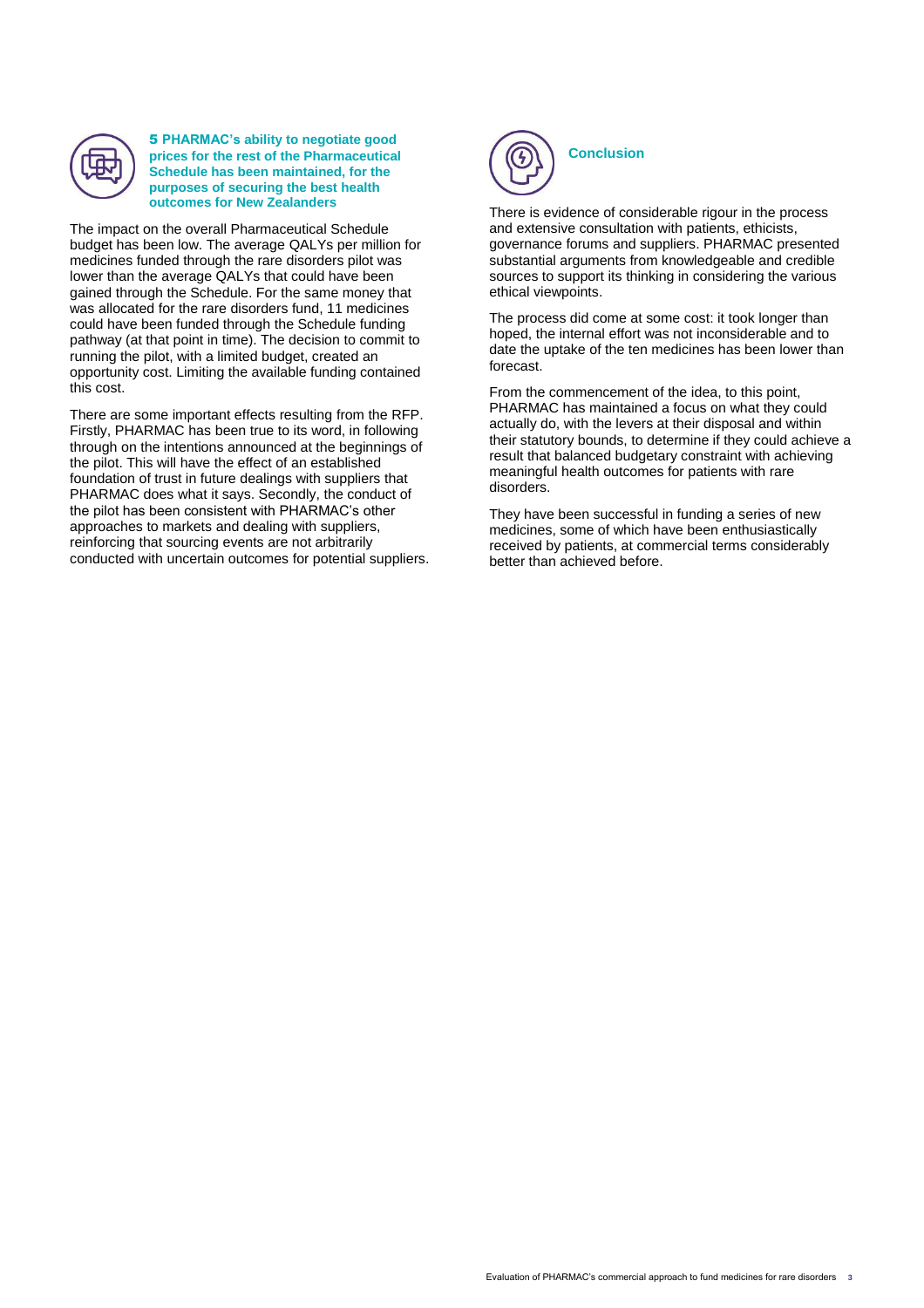# <span id="page-4-0"></span>**Introduction**

### **Terms of reference**

We have been asked to produce a report investigating the new approach PHARMAC piloted in 2014 to introduce competition into the area of medicines for rare disorders.

The aim of the RFP pilot was to improve funded access to effective treatments for rare disorders by incentivising pharmaceutical suppliers to make competitive pricing offers. More background information can be found on the PHARMAC website:

[https://www.pharmac.govt.nz/medicines/how-medicines](https://www.pharmac.govt.nz/medicines/how-medicines-are-funded/medicines-for-rare-disorders/)[are-funded/medicines-for-rare-disorders/.](https://www.pharmac.govt.nz/medicines/how-medicines-are-funded/medicines-for-rare-disorders/)

Between September 2015 and December 2016, 10 products were approved for funding and eventual listing on the Pharmaceutical Schedule through this competitive process.

The purpose of this evaluation was to determine, to the extent possible, if the rare disorders RFP process achieved the intended objectives as set out in the criteria below. These criteria for evaluation were established when the RFP was first developed and consulted on in 2014. They are:

- a. Access to effective pharmaceutical treatments is improved;
- b. Health outcomes for those patients who receive funded treatments via the RFP are improved;
- c. Financial risk is managed, and expenditure does not exceed the value of the funding provision;
- d. PHARMAC receives better commercial proposals for eligible treatments than those that have been received in the past; and
- e. PHARMAC's ability to negotiate good prices for the rest of the Pharmaceutical Schedule is maintained, for the purposes of securing the best health outcomes for New Zealanders.

To meet this request, we have received and considered prior documented work provided to us, and consulted with various stakeholders - PHARMAC, the Medicines for Rare Diseases (MRD) Subcommittee of Pharmacology and Therapeutics Advisory Committee (PTAC**)** and Medsafe - involved in the process to form our views. We have also been provided with feedback gathered from external stakeholders by PHARMAC.

### **Caveats**

1. One criterion for evaluation is that "Health outcomes for those patients who receive funded treatments via the proposal are improved". As we did not have clinical data available from treating physicians this could not be achieved under this review methodology and has been completed only to the extent information provided by PHARMAC allows.

2. We were asked to produce. "an objective report of publishable quality..". This means one suitable for release by PHARMAC via their website and common communication channels, and not to a level where it is suitable for a peer reviewed medical journal.

### **A note on method**

To conduct this review we have combined the expertise of:

- a consultant with a specialist clinical background and experience of PTAC advisory subcommittee work
- a senior procurement consultant
- the health economic experience of the New Zealand Institute of Economic Research (NZIER).

We have been provided with an extensive document set, giving considerable detail on the RFP from its earliest conception to the current day. Consultation with affected parties, post decision, to fund the ten medicines was also provided to us by PHARMAC.

We have had open access to relevant stakeholders from PHARMAC, Chair of the MRD Subcommittee and Medsafe. We thank them for their candour which has helped and informed our review.

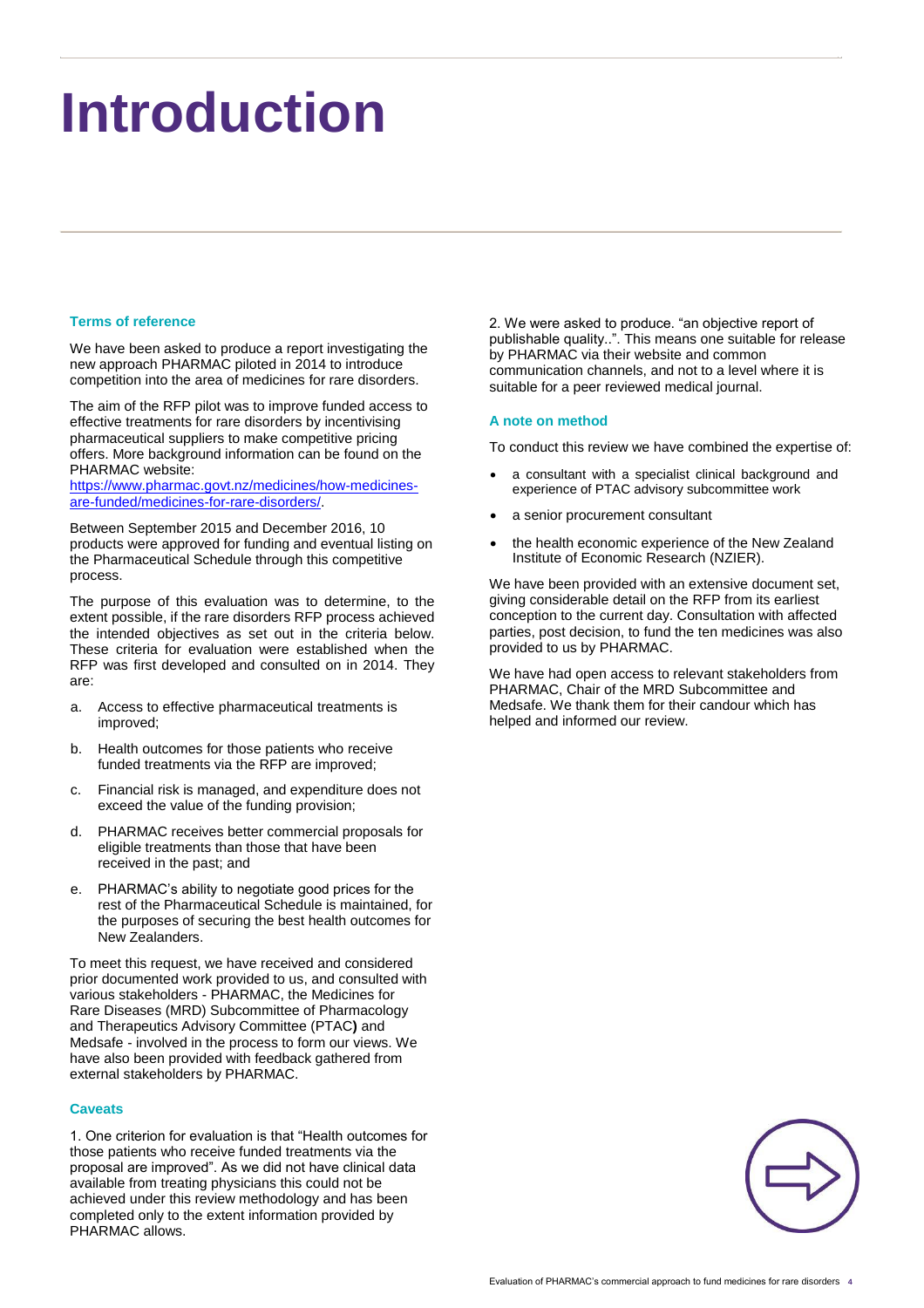# <span id="page-5-0"></span>**Findings & observations: health system lens**

We examined the documentation used for the assessment of the medicines offered in the RFP. We also spoke to the committees involved in making the assessments.

### **Role of the PTAC Rare Disorders Subcommittee**

The clinical evaluation of the proposals received from suppliers was undertaken by a PTAC subcommittee. The Medicines for Rare Disorders (MRD) Subcommittee of PTAC was a time limited Subcommittee set up specifically to advise on the proposed RFP and prerequisites as well as on bids submitted to the RFP. Subcommittee Members were chosen on the basis that they were experienced PTAC members and well versed in PHARMAC processes and decision making criteria.

Prior to the RFP being finalised, the methodology for clinical assessment was discussed with the Chair to confirm the definition of a rare disorder (1:50,000) and to discuss the prerequisites and the clinical information that would be requested from suppliers.

The subcommittee met on two occasions. The first substantive meeting took place on 14<sup>th</sup> November 2014 and a shorter teleconference occurred on 31<sup>st</sup> March 2015 to consider one further application which had initially been deemed non-conforming.

### **Subcommittee process**

PHARMAC sought advice from the Subcommittee on the bids received, including advice on:

- Whether bids meet the RFP's prerequisites.
- The quality of the clinical evidence (particularly regarding health need and treatment efficacy) submitted or otherwise available for any bids for medicines that had not already been assessed by PTAC.
- Advice on any bids for medicines that had already been assessed by PTAC, to account for new evidence and / or pricing changes.
- 2 The Terms of Reference allowed the Committee to do so should
- Members have determined it wanted such advice

 Clinical acceptability and measurability of possible or bidder proposed eligibility criteria and on-going eligibility for funding.

All conforming applications were considered and discussed and as requested by PHARMAC, ranked in order of priority based on nine decision criteria including the clinical efficacy data provided by the applicant and the member's knowledge of the disorder. The committee understood that the medicines being reviewed had lower levels of evidence compared with that typical for Pharmaceutical listings.

Subcommittee members ranked the applications individually (blind) then the group prepared a consensus ranking for PHARMAC.

### **Medicines for Rare Diseases Subcommittee (meetings held 5/11/14 and 31/3/15)**

The Subcommittee benefitted from a very experienced Chair who has been a general physician and pharmacologist as well as a long standing former Chair of PTAC.

The papers prepared by PHARMAC staff for consideration by the Committee were of a high quality and contained all relevant/available information about the efficacy of the medicine in the target patient group. The minutes were checked by all members before being signed off by the Chair. The minutes conclude with the consensus ranking. The PTAC subcommittee minutes are of a very high standard and follow a logical sequence enabling consistent conclusions to be drawn.

The decision to request a ranking of bids that met the prerequisites was sensible. The ranking reflected an overall assessment using the then current 9 decision criteria.

### **Discussion with the Chair of the Subcommittee**

The Chair considers that the Rare Disorders Pilot was a useful and considered response to the gap in funded access as PTAC had often raised this issue with PHARMAC staff in previous years. The Chair was pleased with the response from suppliers and there were no obvious gaps in terms of the bids, and the standard for bids was adequate in the circumstances. The Subcommittee did not consult with other clinical advisors $^2$ .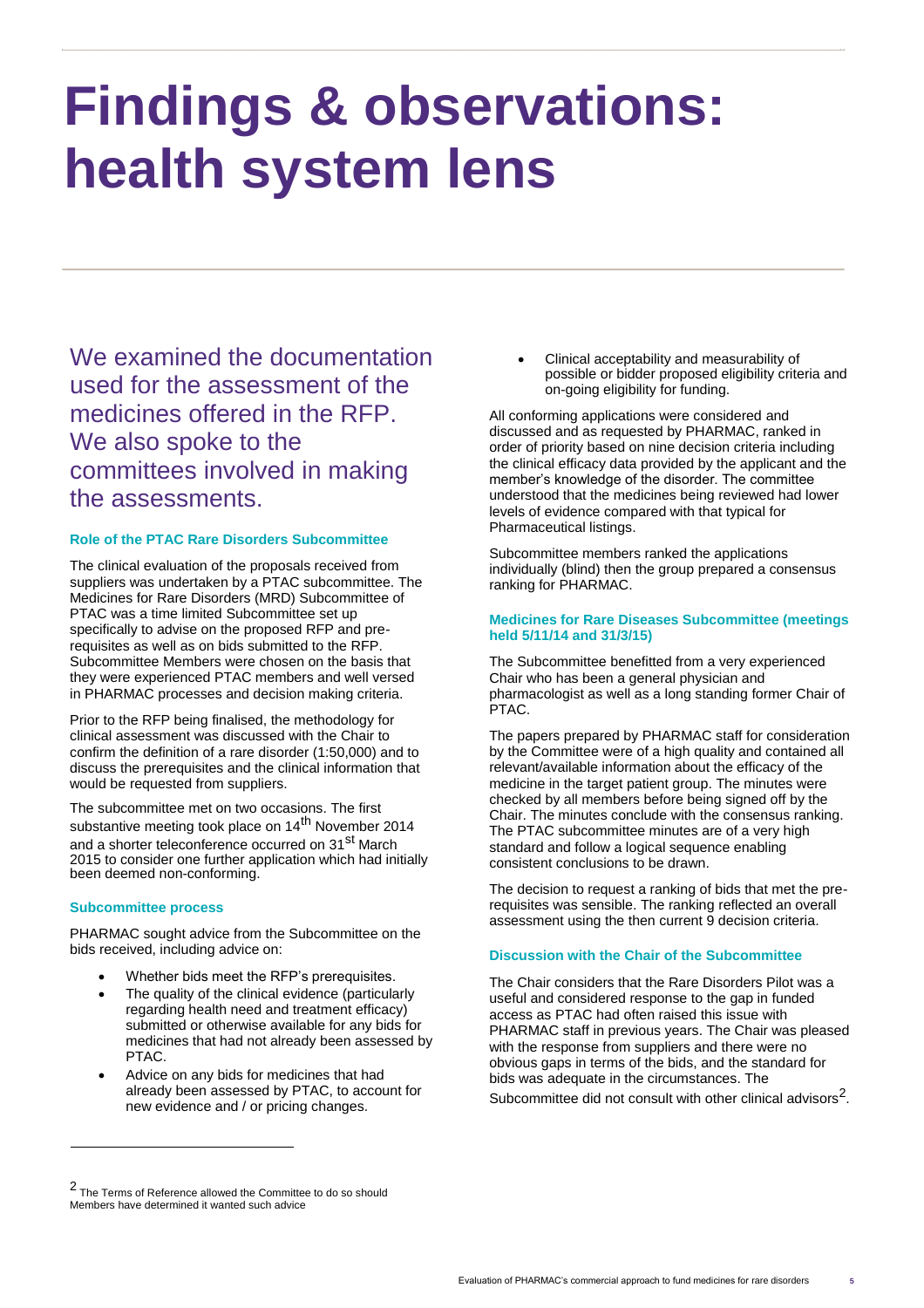The Chair did express some disappointment and surprise that some medicines were still waiting for Medsafe approval.

### **PHARMAC Internal Evaluation Committee (meeting held 15/12/14)**

An Evaluation Committee comprising PHARMAC staff was established to evaluate each RFP proposal to assess whether bids were eligible to be considered and then select preferred proposal(s).

This Committee met soon after the main meeting of the Subcommittee and was chaired by a senior PHARMAC manager supported by other staff including financial analysts, health economists and Medical Directors.

This committee considered all nine decision criteria<sup>3</sup> to inform their (final) ranking of the proposals, however specific criteria were minuted with regard to which criteria were the most relevant in determining the position on the priority list. The Evaluation Committee ranked the applications using the nine decision criteria making some changes in the ranking at the tail.

### **Detailed case study – icatibant (Firazyr) for hereditary angioedema**

A detailed case study was undertaken for one of the 10 medicines, icatibant. In the case study the supplier commercial proposal and all subsequent documentation was reviewed in detail to observe the process from start to finish and to understand the decision-making steps.

The study revealed that the proposal was succinct and followed the prescribed template and in doing so easily met the 8 pre-requisites for a conforming bid into the RFP.

The paper prepared by PHARMAC staff for the PTAC Rare Disorders Subcommittee was clear and unambiguous. The subcommittee minutes were clear and unequivocal. There was adequate evidence of efficacy in the target population.

Consumer and patient advocacy feedback on the proposal to fund the medicine was very positive, including patient groups from Australia who had experience with the medicine.

We consider:

(i) The RFP improved access to icatibant moving from the individual application via Named Patient Pharmaceutical Assessment (NPPA) to a full listing from 1/1/16 under Special Authority from a specialist (initial application) then renewal by any medical practitioner.

(ii) The internal decision making processes were clear and there was support from staff that this was a conforming application with good evidence of clinical efficacy.

(iii)

The whole process took 16 months from receipt of the commercial proposal to listing on the Pharmaceutical Schedule.

(iv) Utilisation rates have been lower than forecast by

- PHARMAC and there may be several reasons for this: a. Awareness/access to specialists
- b. Contraindicated in pregnancy and breastfeeding
- c. Frequency of attacks varies considerably by individuals

### **Remaining brief case-studies (9 medicines)**

Case studies of the other nine listed medicines were undertaken.

Review of the documentation and proposal for listing for each the processes are clear and the paperwork is of a high standard.

Initial decisions to list medicines on the Pharmaceutical Schedule were made by the Board, following consideration of recommendation briefing papers prepared by PHARMAC staff, but later the Board delegated decisions to the Chief Executive for approval using his delegated authority. This seems appropriate, with the Board having presumably become confident in the way in which the RFP was being handled by management. The act of delegating authority is consistent with the Board's Governance Manual.

Note that mid-way through the process (1 July 2016) PHARMAC's decision-making processes changed from the 9 decision criteria to the Factors for Consideration [\(https://www.pharmac.govt.nz/medicines/how-medicines](https://www.pharmac.govt.nz/medicines/how-medicines-are-funded/factors-for-consideration/)[are-funded/factors-for-consideration/\).](https://www.pharmac.govt.nz/medicines/how-medicines-are-funded/factors-for-consideration/)

### **Medsafe involvement with the Rare Disorders Pilot**

Medsafe is a business unit of the Ministry of Health which approves the use of human therapeutic agents in New Zealand $^4$ . The approvals process is clear for new medicine applications and generally takes up to 200 days with a fee of \$88,000. For details of Medsafe application processes and requirements see: [http://www.medsafe.govt.nz/Consumers/Safety-of-](http://www.medsafe.govt.nz/Consumers/Safety-of-Medicines/Medsafe-Evaluation-Process.asp)

[Medicines/Medsafe-Evaluation-Process.asp](http://www.medsafe.govt.nz/Consumers/Safety-of-Medicines/Medsafe-Evaluation-Process.asp)

Medsafe processes are clear and well documented. Senior staff have the capacity and delegated authority to fast track applications and waive fees depending on the circumstances.

PHARMAC wrote to Medsafe in May 2015 advising of the products which it intended to progress negotiations for and noting that some suppliers may seek a prioirity assessment for their registration applications (which PHARMAC would support).

PHARMAC's interaction with Medsafe during the RFP pilot design phase was managed by the former Team Leader of the Prescription Medicines Unit. Our document review revealed evidence of good levels of interaction with

 $<sup>4</sup>$  Sometimes referred to as 'licensing or registration' of a medicine.</sup>

<sup>3</sup> The nine decision criteria were replaced by the Factors for Consideration in July 2016.The Committee also took into account advice from the MRD **Subcommittee**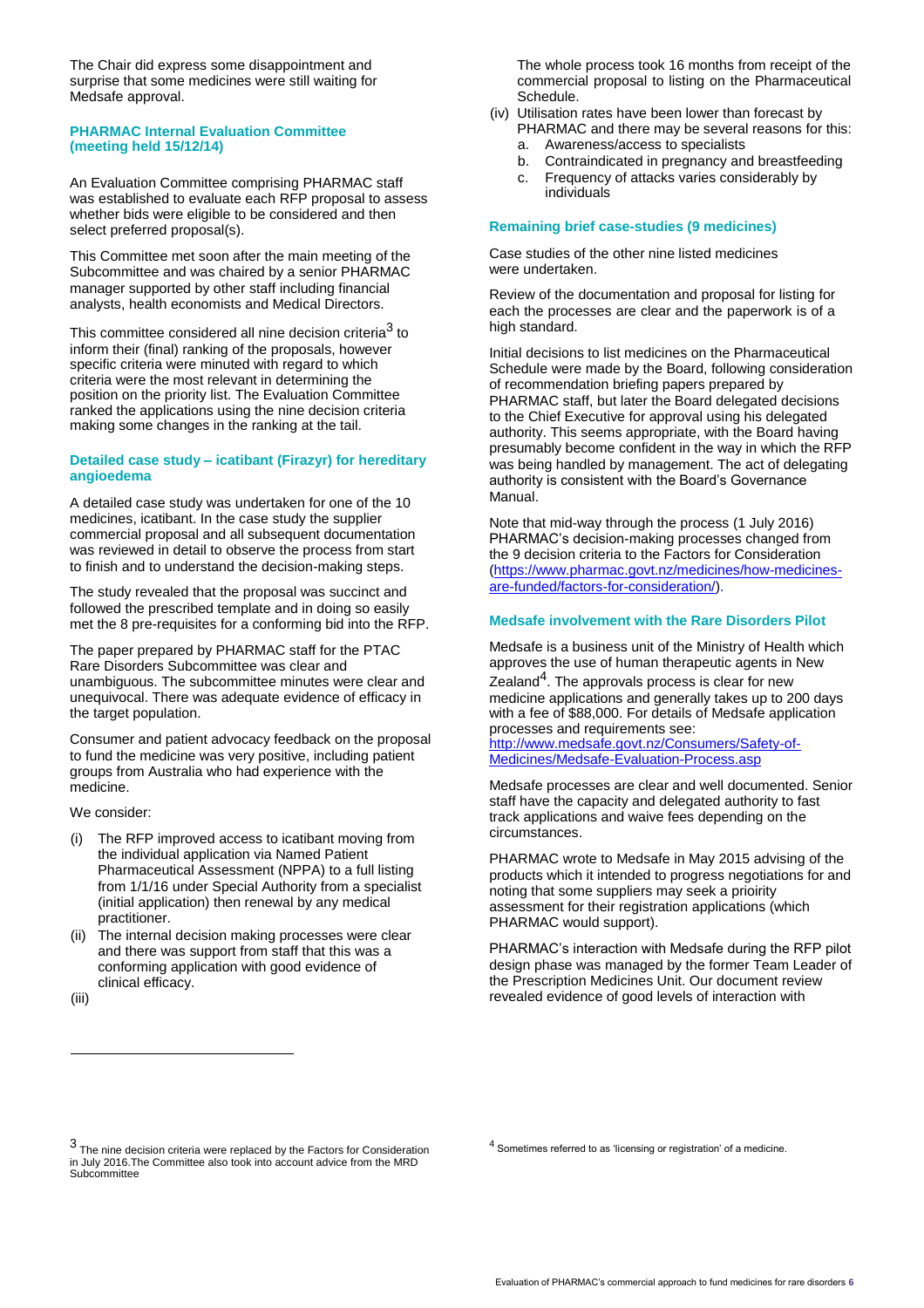PHARMAC staff during development and consultation phases.

The Ministry of Health was engaged and consulted throughout the Rare Disorders Pilot process in its entirety. With the benefit of hindsight, Medsafe (as part of the Ministry of Health) considers that it would have helped to have been directly engaged earlier in pilot design.

Medsafe are satisfied with the initiative, considering it to be a creative approach to longstanding questions about access.

There have been no major operational issues subsequent to the PHARMAC approval of the 10 medicines, except that the workload was significant as Medsafe has limited capacity in-house to deal with new priority applications<sup>5</sup>, some of which were of a lesser quality than expected.

At the time of this report, 3 of the 10 medicines PHARMAC has decided to fund are not yet registered by Medsafe and are therefore not yet listed in the Pharmaceutical Schedule, but are available via the NPPA process (see table). This is frustrating for patients and their families.

|                                                | Date listed by<br>PHARMAC <sup>6</sup>                | <b>Date Medsafe</b><br>application for<br>registration<br>received | Interim approval<br>mechanism (if<br>any) | Date registered/<br><b>Expected date (if</b><br>in process) | <b>Comments if any</b>                                                               |
|------------------------------------------------|-------------------------------------------------------|--------------------------------------------------------------------|-------------------------------------------|-------------------------------------------------------------|--------------------------------------------------------------------------------------|
| <b>Cystadane</b><br>(betaine)                  | Once approved by<br>Medsafe                           | December 2016                                                      | S29 <sup>7</sup>                          | (Expected) June<br>2017                                     | Abbreviated<br>application                                                           |
| <b>Myozyme</b><br>(alglucosidase<br>alfa)      | 1 December 2016                                       | September 2007                                                     |                                           | April 2009                                                  |                                                                                      |
| <b>Elaprase</b><br>(idursulfase)               | 1 December 2016                                       | September 2010                                                     | s23 <sup>8</sup> approval<br>2008 - 2010  | <b>Nov 2010</b>                                             |                                                                                      |
| Aldurazyme<br>(laronidase)                     | Once approved by<br>Medsafe                           | <b>June 2016</b>                                                   | Previously s23 but<br>this has lapsed     | (Expected) June<br>2017                                     | Awaiting<br>information from<br>the supplier (Feb<br>2017)                           |
| <b>Cholebiol (cholic</b><br>acid)              | Once approved by<br>Medsafe                           | March 2017                                                         |                                           | <b>TBA</b>                                                  | Fee waiver and<br>priority<br>assessment<br>requested and<br>under<br>consideration. |
| <b>Pheburane</b><br>(sodium<br>phenylbutyrate) | 1 July 2016                                           | June 2015                                                          |                                           | Oct 2015                                                    | Priority<br>assessment                                                               |
| <b>Sirturo</b><br>(bedaquiline)                | Once the<br>distribution<br>mechanism is<br>resolved. | May 2015                                                           |                                           | Aug 2016                                                    | Abbreviated<br>application                                                           |
| <b>Sylvant</b><br>(siltuximab)                 | 1 June 2016                                           | Aug 2014                                                           |                                           | Sept 2015                                                   | Priority<br>assessment                                                               |
| Naglazyme<br>(galsulfase)                      | 1 May 2016                                            | April 2015                                                         |                                           | <b>March 2016</b>                                           | Priority<br>assessment                                                               |
| Firazyr (icatibant)                            | 1 Jan 2016                                            | June 2015                                                          |                                           | Nov 2015                                                    | Abbreviated<br>application                                                           |

<sup>5</sup> PHARMAC provided Medsafe with a list of products, stating an<br>abbreviated process would be sufficient but if priority assessment was<br>possible then this would help accelerate the process.

6 once approved by Medsafe would be funded via NPPA

 $7$  Section 29 of the Medicines Act permits the sale or supply to medical practitioners of medicines that have not been approved, and requires the "person" who sells or supplies the medicine to notify the Director-General of Health of that sale or supply in writing naming the medical practitioner and

the patient, describing the medicine and the date and place of sale or supply, and the number of packs supplied. <http://www.medsafe.govt.nz/profs/RIss/unapp.asp>

<sup>8</sup> Pursuant to section 23 of the Medicines Act 1981, and regulation 22 of the Misuse of Drugs Regulations 1977, a medicine may be given consent to distribution, supply or use provided certain conditions are met. Conditions may relate to who can prescribe the medicine, or for what indication. http://www.medsafe.govt.nz/profs/RIss/restrict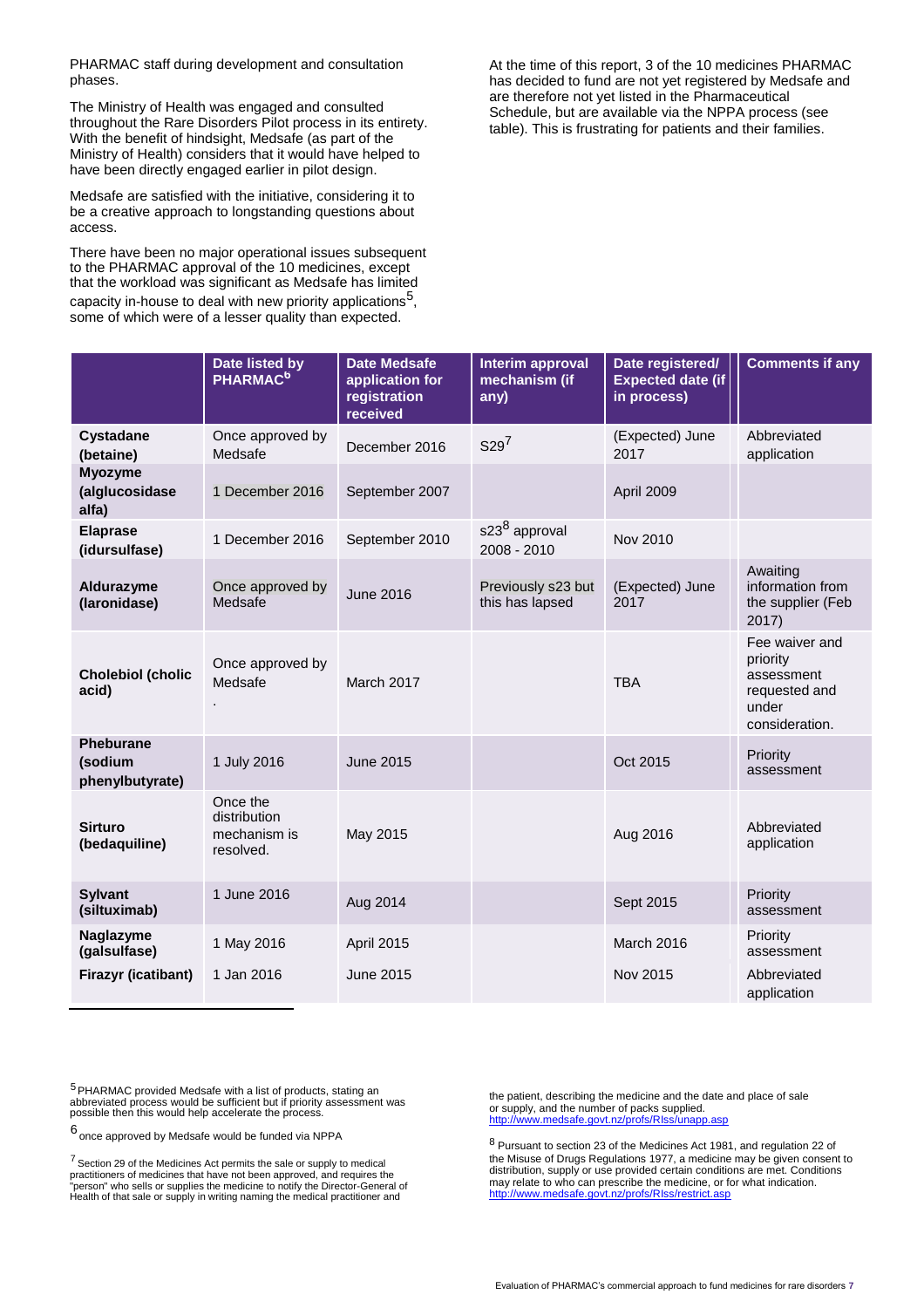### **Conclusion: from a clinical point of view**

The RFP has been successful in making highly priced medicines for rare conditions more widely available. Ten medicines were approved and this is expected to have health benefits for many patients.

Patient support groups responded positively to all the proposed listings despite their misgivings about some of the implied rankings or special authority criteria, and their concerns about what they considered to be an inadequate budget. Although some of the medicines had previously been made available under the NPPA process, a listing on the Schedule is a much more straightforward approach to increasing access.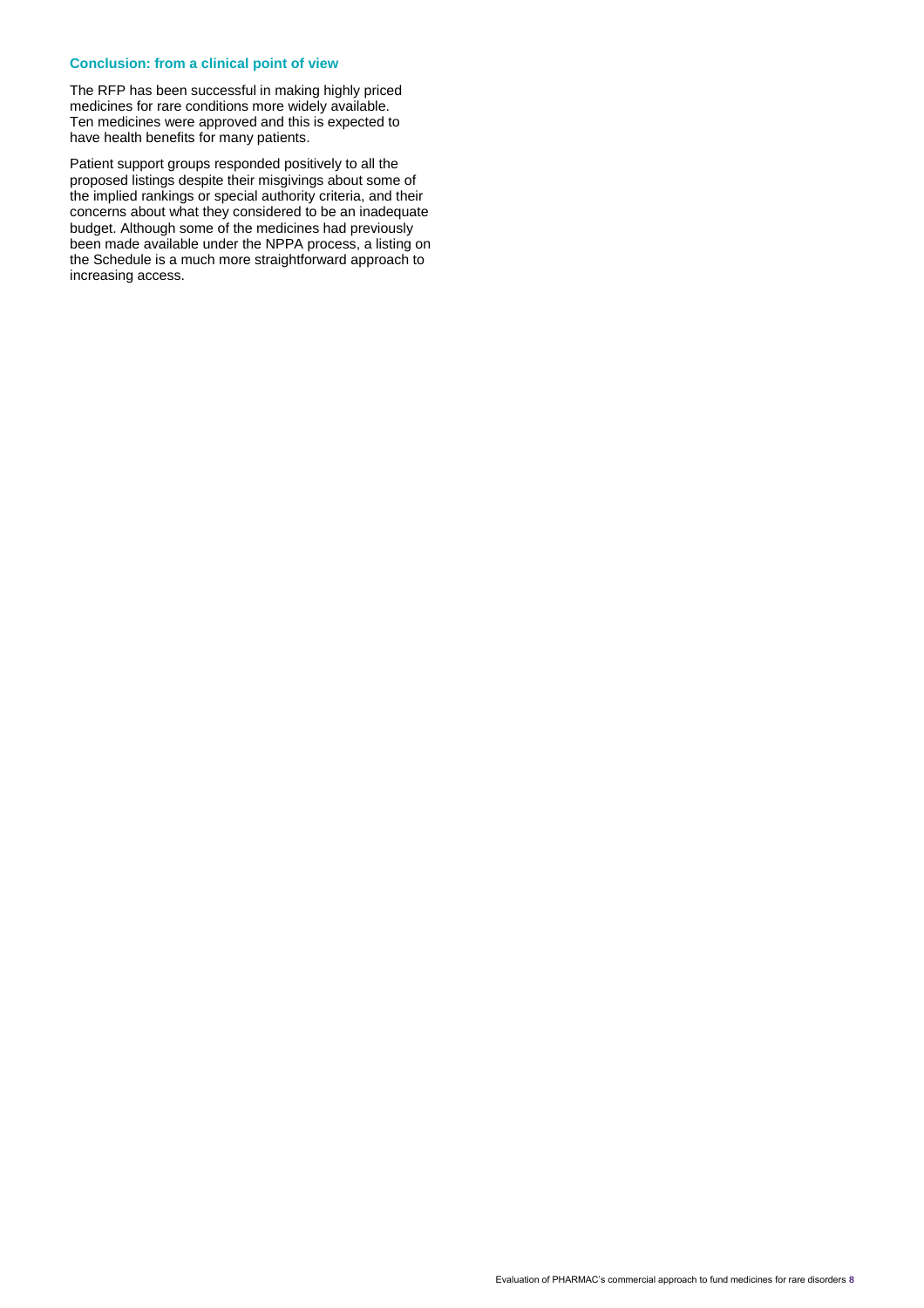## <span id="page-9-0"></span>**Findings & observations: procurement lens**

We examined the procurement process to ascertain a linkage to strategy, evidence of appropriate consultation, how clear requirements of suppliers were and how well the evaluation of the medicines was carried out.

### **There is a strong logic linkage to strategy throughout the procurement process**

There is considerable evidence of long term thinking, planning and discussion with Board, captured in a series of papers and studies. In key papers taken to the Board there is linkage to PHARMAC's objectives and Statement of Intent (SOI), in respect of rare disorders.

PHARMAC gathered a wide range of views from experts that informed their approach to the procurement, and their evaluation of proposals. There is a studied history of examination of the issues and ethics from important studies and prior reviews from 2006, and in particular the 2010 McCormack study<sup>9</sup>.

There was a considered examination of how medicines for rare disorders are managed in other jurisdictions. Experts presented recommendations on both ethical positions and how rare disorder medicines might be funded.

There was evidence of considerable debate within PHARMAC and with the Board, on how PHARMAC might test their hypothesis of creating competition by the use of a pool of funds.

The connection of the logic is apparent in examining the progression of the development of the documents from early thinking, through the Board advisement, to the key decisions, to the eventual RFPs released.

### **Solid procurement planning**

There was extensive consultation with stakeholders and adequate time was allowed for responders to provide their views. PHARMAC convened a variety of forums and communications to correspond with people who have rare

9 Review of Access to High-Cost, Highly-Specialised Medicines in New Zealand, McCormack, Quigley and Hansen, March 2010

disorders, interest groups representing particular disorders, suppliers, and regulators.

The process was considered and quite transparent with the consultations publicly notified, and also the outcomes being similarly provided, notably via the PHARMAC website, as the procurement proceeded. Several of the documents played back the submissions and PHARMAC responses in plain language.

PHARMAC gave considerable thought to the methodology of evaluation. Linkage back to the strategy and the effort put into considering the different ethical approaches is evident. As a result, there is a clear set of pre-qualification criteria along with considerable explanation of what it would take to qualify stated in the procurement documents. These pre-qualification criteria were consulted on with suppliers and other stakeholders, and were adjusted during the process of receiving feedback from suppliers and others.

Experts commissioned by PHARMAC advised against the hazard that would be created if a separate evaluation methodology were to be chosen. As a result of the thinking and consultation, a method for evaluating the medicines for rare disorders pilot was selected that was aligned with the general PHARMAC method. We note during the period of the process for rare disorders, PHARMAC reviewed their Operating Policies and Procedures as part of their ongoing continuous improvement. This rolling review began with the examination of decision criteria, which during the course of the evaluation led to the new 'Factors for Consideration'.

The role of the PTAC Subcommittee and how commercial proposals to the RFP would be evaluated was clearly spelt out.

PHARMAC took considerable trouble to encourage new suppliers to join the process, including traveling to Australia (the closest location for many of the pharmaceutical companies that have no representation in NZ). This allowed staff to explain the objectives of the procurement, how PHARMAC worked, the details of the evaluation process, and provide reassurance that the effort to prepare and submit a commercial proposal could be rewarded with a decision to fund.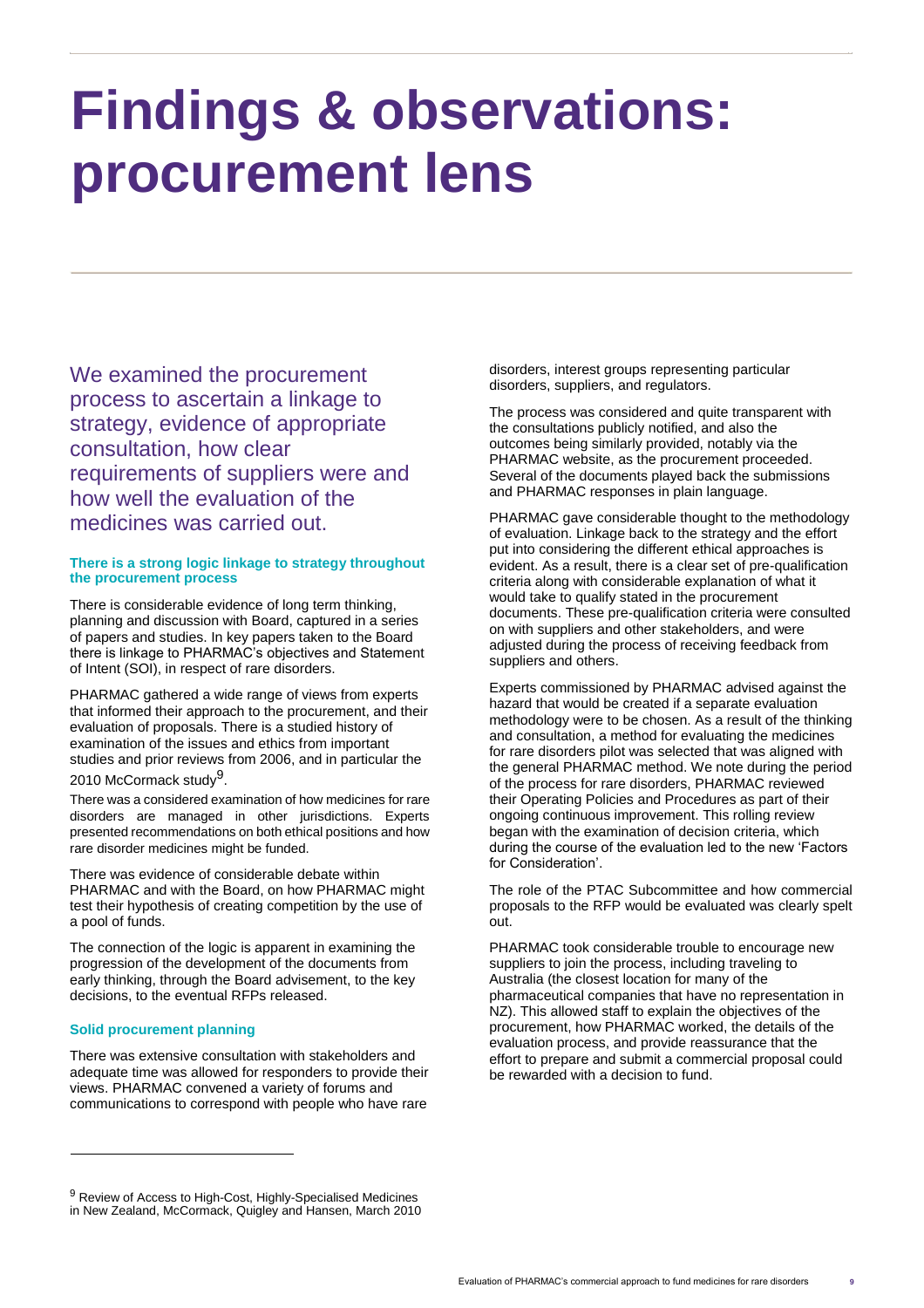### **Clarity of writing and documentation**

There is a clear and admirably plain style throughout the documents we have reviewed. They present the arguments well and can be assimilated quickly, making it easy for the stakeholders to absorb information and make decisions. The RFP is well constructed, simple and clear. The presentation of the received proposals and the evaluations and decision documents are simply and clearly laid out.

#### **Evidence of commercial gains**

There were seven medicines in the rare disorders process where an application had previously been received<sup>10</sup> that can be compared. Of these, five met the pre-requisites, and four were approved for funding. One was a new medicine that PHARMAC had never previously considered for funding via the Schedule application pathway. Of the three that had been considered prior, and not previously funded, a significant reduction in costs was achieved.

### **Extended commercial negotiations**

While the RFP invited suppliers to submit cost/benefit information, few did. PHARMAC notes this is not unusual, and perhaps to be expected with the suppliers new to New Zealand and PHARMAC's rules of engagement. PHARMAC had to perform rapid Cost Utility Analyses.

The negotiations were extended. Part of the innovation in the process was to allow the submission of medicines that had not yet been approved by Medsafe. Once PHARMAC announced to the suppliers their proposal was accepted subject to the negotiation of commercial terms and listing of the compound, it took an extended period of time to complete some of the negotiations. This is to be expected given several of the suppliers were new to the New Zealand pharmaceutical market; the transactions in themselves are relatively low absolute value; and the need to manage complex negotiations with negotiation and legal teams spread across several continents.

Some patient groups complained of a lack of transparency. This could be a direct result of the time taken to negotiate and therefore the uncertainty about whether a treatment (that they hoped would be funded via the RFP pilot) would be funded or not.

Other patient groups, however, lauded the transparency of the process and remarked how they had felt included. This was a commercial process and therefore PHARMAC had to maintain confidentiality in order not to compromise a negotiating position. We note evidence that PHARMAC had gone to special lengths to consult with groups of stakeholders throughout the process including consulting on the draft RFP and conducting confidential briefings with interested parties as the negotiations proceeded.

### **Conclusion: from a procurement point of view**

There is evidence of a clear linkage to a procurement strategy, extensive consultation, considered examination of ethics and judgement, clarity in requirements and how medicines will be evaluated. There is extensive publication of relevant information, and an admirable clarity of expression in the public facing documents. There is clear evidence of improved commercial terms in three cases of medicines not previously funded.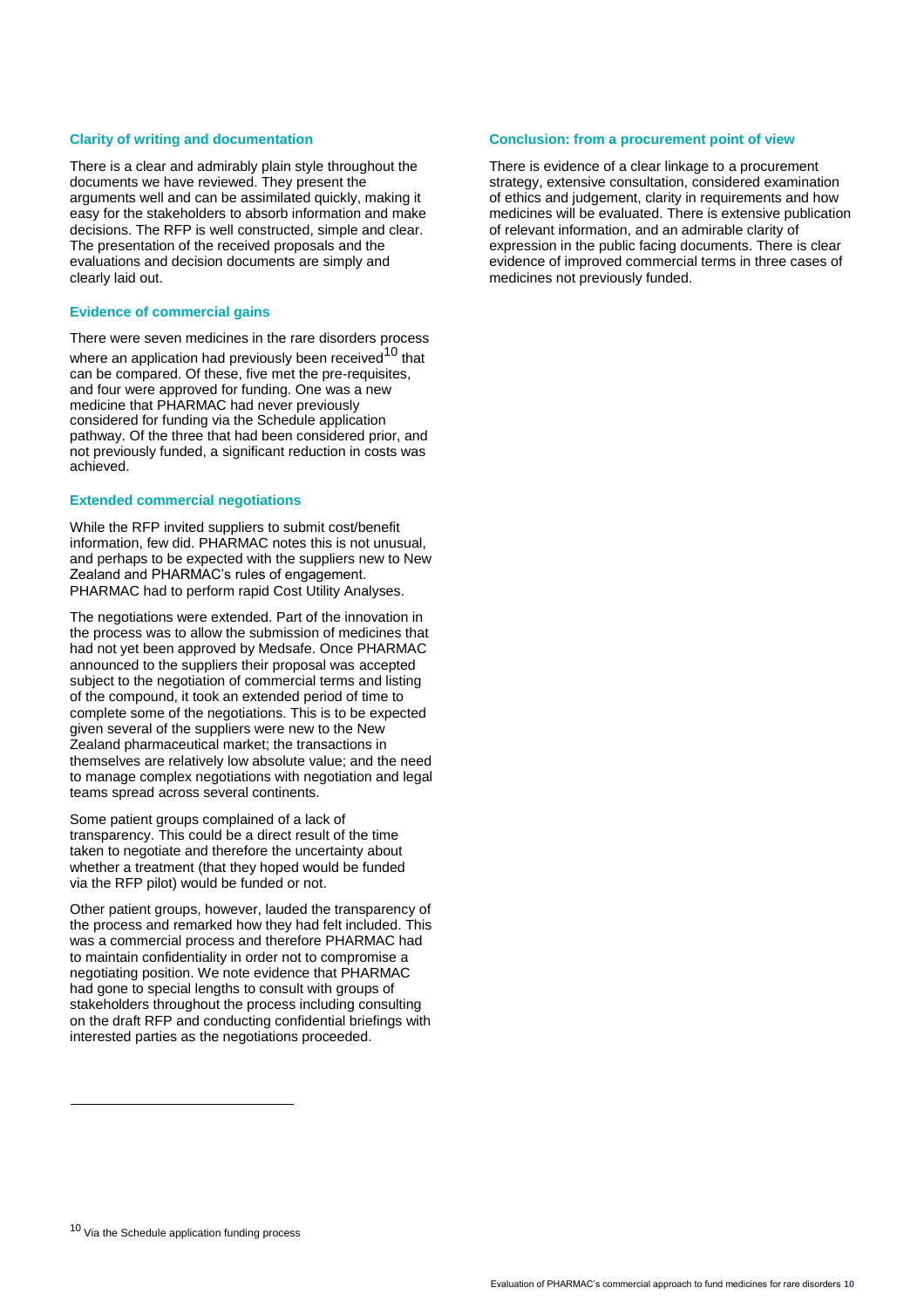## <span id="page-11-0"></span>**Findings & observations: economic lens**

We reviewed the relative impact of each medicine on estimated benefit to patients and absorption of the budget (an indication of the reduction in options to include other medicines)

### **Initial selection decisions**

PHARMAC applied the same 9 decision criteria to evaluate commercial proposals for the medicines for the rare disorders pilot as it does for standard applications for listing on to the Pharmaceutical Schedule. However, the medicines for rare disorders considered by PHARMAC posed a challenging decision making task as these medicines offered a diverse range of benefits across patients with comparatively high health needs in terms of premature mortality or poor quality of life, and with vast differences in costs. In completing its assessment of each proposal under the rare disorders pilot, PHARMAC needed to:

- identify evidence of the potential benefits of the medicine to patients as well as estimate the number of potential patients and duration using individual medicines in the context of health needs (losses in life years or quality of life).
- allocate a fixed budget to medicines using forecasts of patient uptake with wide ranges to ensure there was sufficient funding for the expected use of each medicine over time while also ensuring the medicines funded by the pilot delivered as much patient benefit (health outcomes) as possible.

### **Approach**

Our normal approach to economic evaluation of the allocation of a fixed budget is to:

- compare the net present value of the cost and benefit of the allocation decision to the net present value of the estimated the costs and benefits of either the next best alternative or the status quo.
- consider the option value of changing the timing of the expenditure if there is opportunity to learn from initial expenditure or future relative costs and benefits are expected to change in a predictable way.

Due to the wide variation in estimates of the cost and benefit of medicines funded by the RFP pilot we have focused on discussing the relativity of the costs and benefits of the medicines selected in the context of the severe health need of people with rare disorders, rather than attempt to estimate the net present value of the allocation decision and the next best alternative.

PHARMAC staff asked the MRD subcommittee to rank the medicines using all nine decision criteria. PHARMAC staff ranking of the medicines was almost identical to the PTAC subcommittee ranking, where all nine decision criteria were also used. Also the potential budget impact of the lower ranked medicines (not progressed for funding) was high relative to budget.

Data on predictors of patient take-up was sparse and there was no indication that 'waiting' would improve the reliability of estimates of individual medicine cost. Also the reliability of cost estimates for several of the medicines could be much more effectively mitigated by negotiating risk sharing arrangements with suppliers than by developing more reliable estimates of patient take-up.

### **Benefit assessment**

Estimates of the potential patient benefits of the medicines are inherently challenging due to the rareness of the conditions overseas let alone in New Zealand. Accordingly, the benefit assessment for each medicine used information on incidence and treatment outcomes from suppliers and other countries modified by the advice of patient advocate groups and New Zealand clinicians' and RCT's evidence where available, as an input into a simple ranking of each medicine by both the MRD Subcommittee and PHARMAC's internal evaluation committee. All of the medicines that were funded had a higher ranking than those that were not funded.

The assessment also included quality-adjusted life years (QALY) per \$1 million cost usually expressed as a range for medicines that were funded and the medicines that were considered but not funded.

Overall the assessment process for the benefits and the ranking of the efficacy of the medicines was transparent. Although the data for the estimated benefit is thin and the ranges of estimated costs and benefits can be wide, both the ranges of the estimate and the limited reliability of point estimates based on these ranges is clear in the documentation.

### **Allocation of the pilot budget**

The selection of the medicines to be funded by the pilot was determined by PHARMAC's internal evaluation committee ranking of the medicine, using the nine decision criteria, and whether the cumulative first year budget impact of the medicines already selected allowed sufficient budget to cover the first year's impact of the next highest ranked medicine.

It is to be noted that existing expenditure on NPPA was not counted towards the funding pilot budget spend.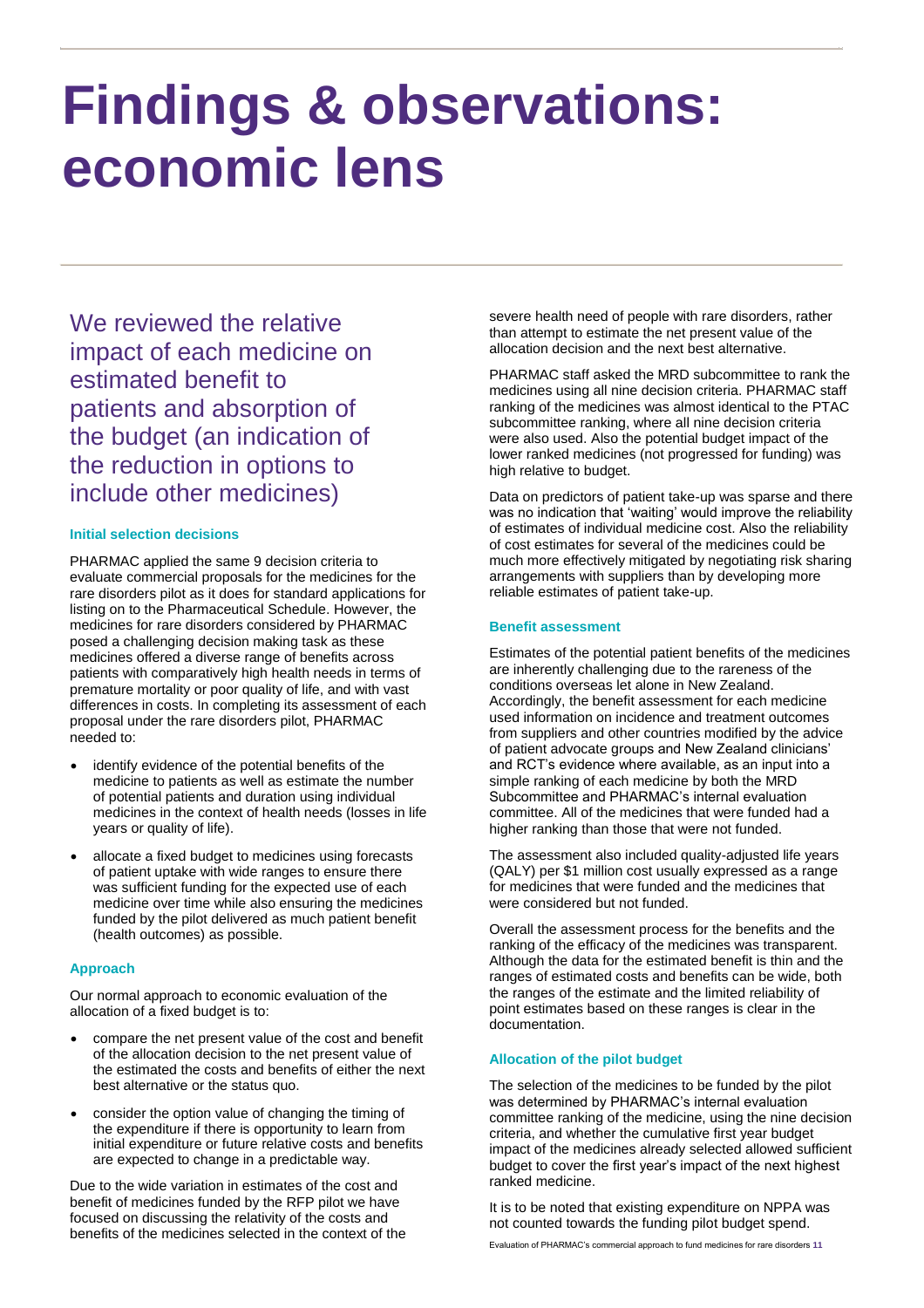One report to the Board in February 2016 about the progress of the RFP pilot included a document that was less transparent about allocation decisions for the following reasons:

- lack of comment on the reliability of first year budget impact assessment as estimators of the likely cost in outyears – for example the zero first year budget impact listed for some medicines due to the fact that they would be funded through the NPPA pathway were an application be received for an individual patient.
- variation in the allowance for delays in take-up of the new medications due to the need to register with Medsafe.

Overall it is difficult to assess from the documentation what budget contingencies were explicitly considered in deciding which medicines to select for funding and which factors were managed on the basis of PHARMAC's long experience of managing a much larger portfolio of medicines for more common conditions.

### **Post selection expenditure**

The post-selection take-up of the funded medicines has been considerably lower than expected for a combination of reasons:

- delays in registration of some medications by Medsafe which means they have not been listed on the Pharmaceutical Schedule
- lower than forecast use of some of the new medicines possibly due to subsequent identification of alternatives or narrowing of access criteria.

We understand that the RFP is now closed, so new medicines funded via the pilot will continue to be funded.

### **Conclusion: from a health economics point of view**

The selection of the medicines for the pilot was based on a robust first-round assessment of relative efficacy of, and demand for, the medicines. Updated expenditure forecasts based on recent experience suggest the annual cost for the remainder of the funding pilot will be between 70 and 104 percent of the estimated first year budget impact and that overall the spend is likely to be less than the \$5m per annum maximum.

### **Comment on opportunity cost**

As part of the review of the rare disorders pilot, PHARMAC has assessed the medicines that could have been funded if the maximum funding allocation for the rare disorders pilot had been applied the to 'next best spend' through the Pharmaceutical Schedule. This budget for the rare disorders pilot would have potentially funded another 11 medicines that were being considered by PHARMAC via its Schedule funding application pathway and were ranked on PHARMAC's options for investment list. These 11 medicines, as a group, would have:

- offered average benefits (measured in QALYs per \$ million) significantly higher than the benefits offered by the rare disorders medicines
- addressed health needs (measured by QALY loss per treatment) that were lower than for rare disorders.

We understand from PHARMAC that the ranges of QALY based benefit measures for some of the individual medicines of the group of 11 medicines 'next best spend' through the Pharmaceutical Schedule overlapped with the benefit estimates for some of the individual medicines in the rare disorders group.

These observations illustrate the complexity of the tradeoff decisions PHARMAC has to make in allocating funding at the margin and provides evidence that they are considered in the decision-making process.

### **Allocation of effort**

The rare disorders pilot was complex in that it required PHARMAC to:

- test whether suppliers of medicines for rare disorders would respond to PHARMAC attempts to encourage competition in the same way as suppliers of medicines listed on the Pharmaceutical schedule
- set pre-requisites for rare disorders to be included in the pilot and develop an evidence base of the potential benefit and uptake of treatments.

PHARMAC initially identified and added the rare disorders medicines with higher health benefits and as the pilot progressed added medicines with lower benefits until it considered that funding any more medicines via the RFP would cause the maximum funding allocation to be exceeded.